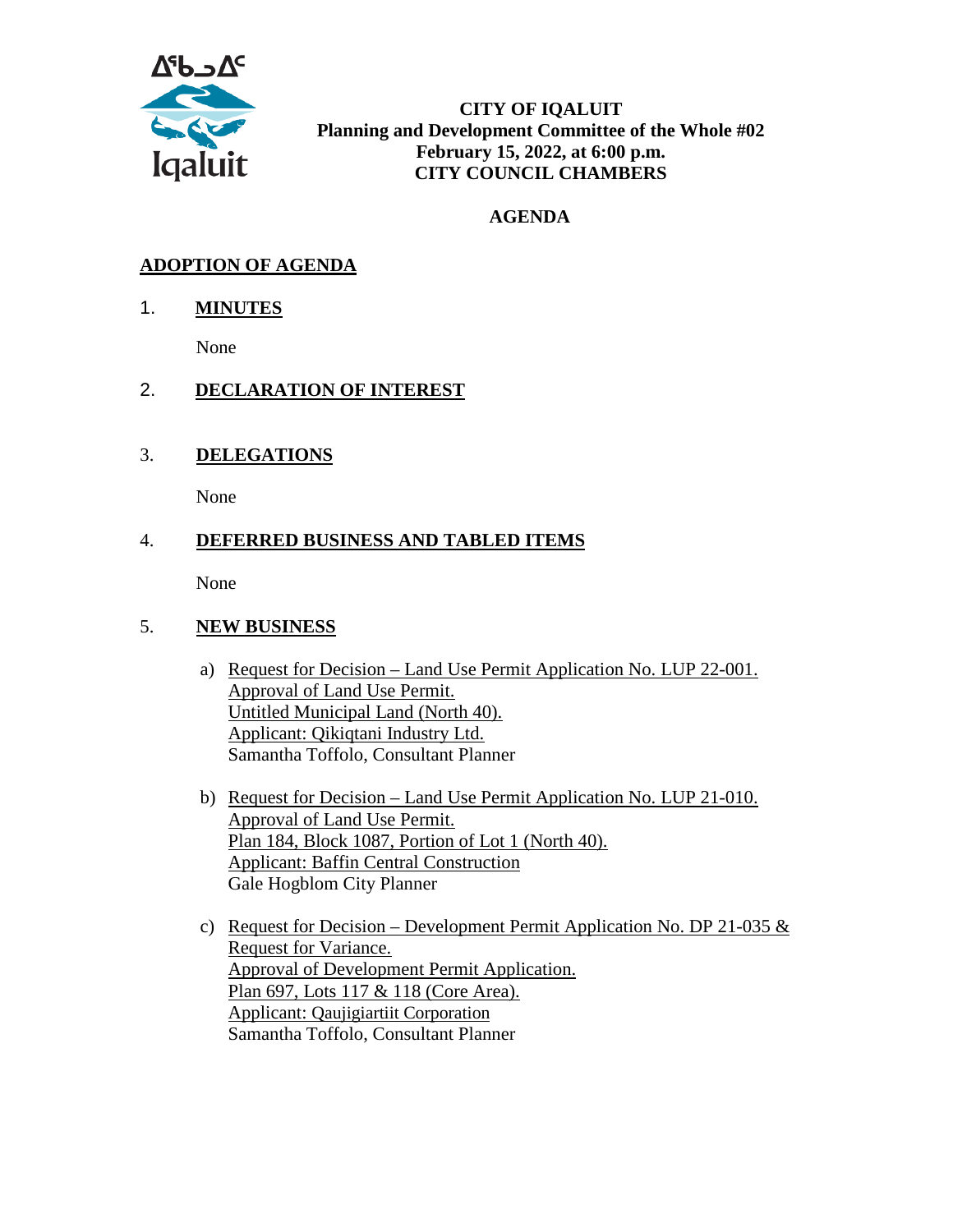- d) Request for Decision Zoning By-law Amendment Application No. ZBLA 22-001. First Reading of Amending By-law Plan 2657, Block 6, Lot 7 ( Apex). Applicant: Lynda Gunn. Gale Hogblom, City Planner
- e) Request for Decision Survey Application No. SK 22-001. Approval of Survey Application. Plan 2370, Block 134, Lot 1 Applicant: Sivunitinni Holdings and Construction Ltd. Samantha Toffolo, Consultant Planner
- f) Request for Decision Amendment to Sewer and Water Development Charges By-law No. 873 Michelle Armstrong, Consultant Planner

#### 6. **IN-CAMERA SESSION**

( ) as per Section 22 (2) (a) CTV Act and Bylaw 526 Section 67

#### 7. **ADJOURNMENT**

**Next Planning and Development Committee of the Whole Meeting #03, March 15, 2022**